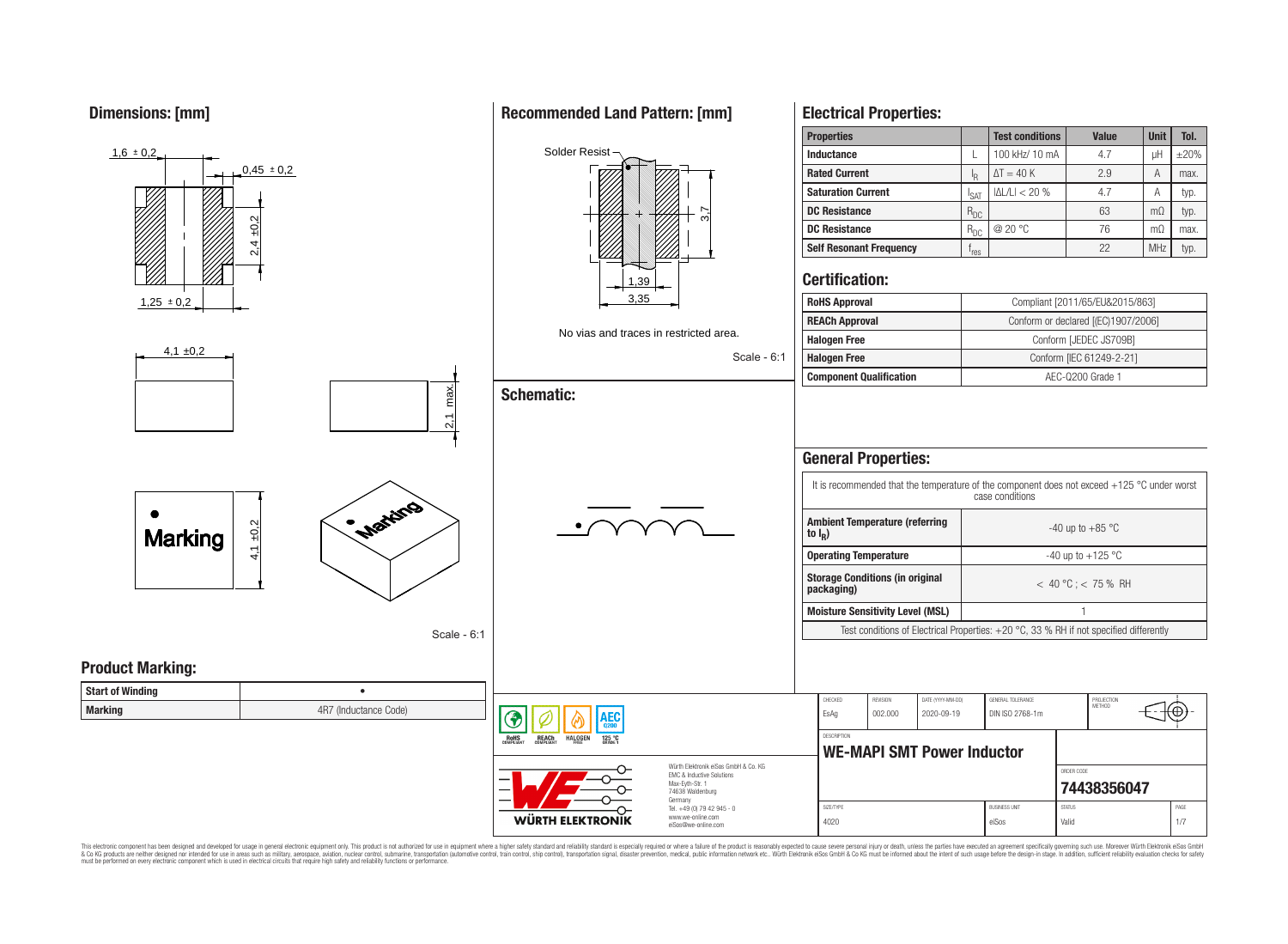

This electronic component has been designed and developed for usage in general electronic equipment only. This product is not authorized for use in equipment where a higher safely standard and reliability standard si espec & Ook product a label and the membed of the seasuch as marked and as which such a membed and the such assume that income in the seasuch and the simulation and the such assume that include to the such a membed and the such

# **Typical Temperature Rise vs. Current Characteristics:**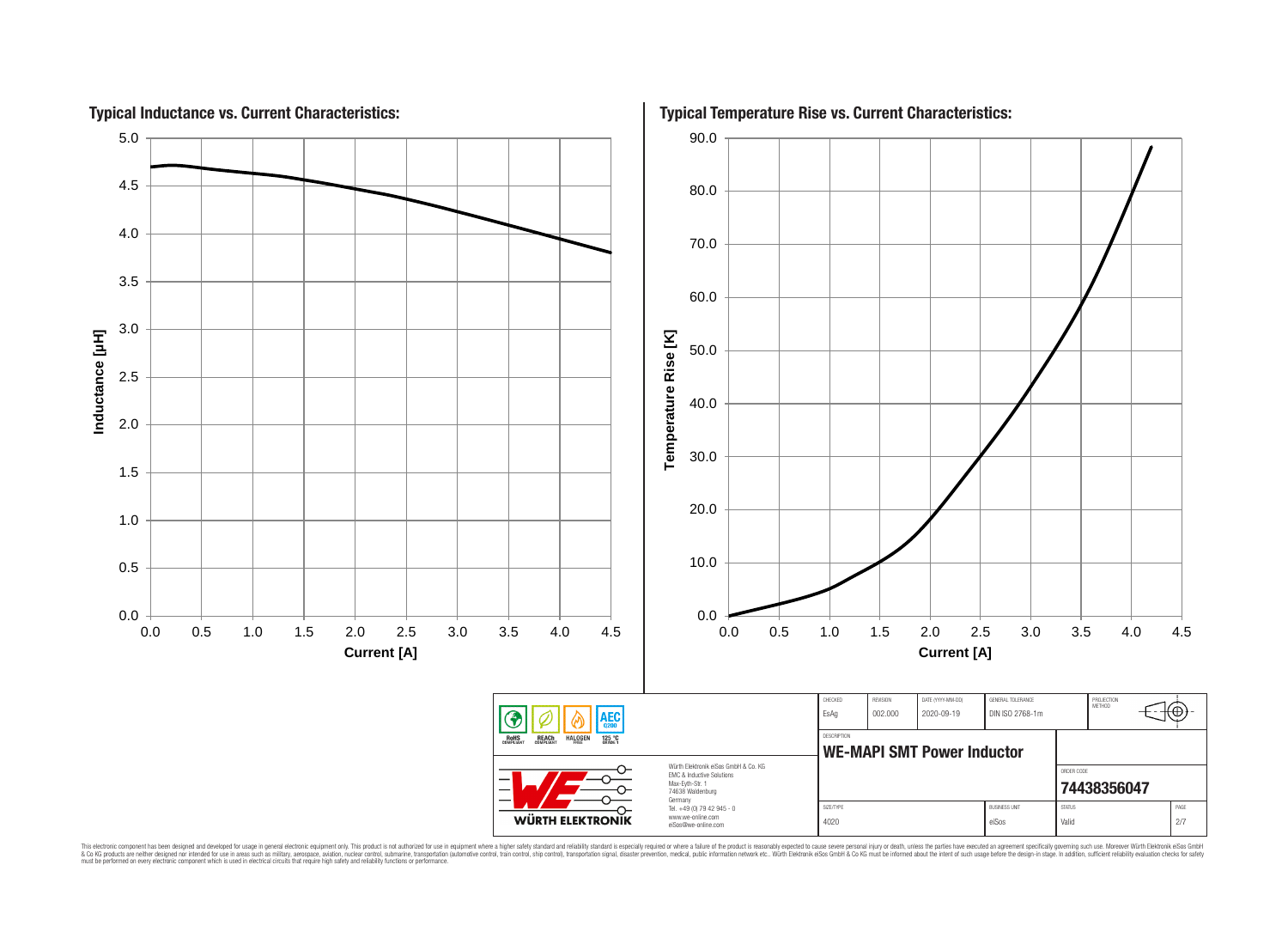# **Typical Impedance Characteristics:**



This electronic component has been designed and developed for usage in general electronic equipment only. This product is not authorized for use in equipment where a higher safely standard and reliability standard si espec & Ook product a label and the membed of the seasuch as marked and as which such a membed and the such assume that income in the seasuch and the simulation and the such assume that include to the such a membed and the such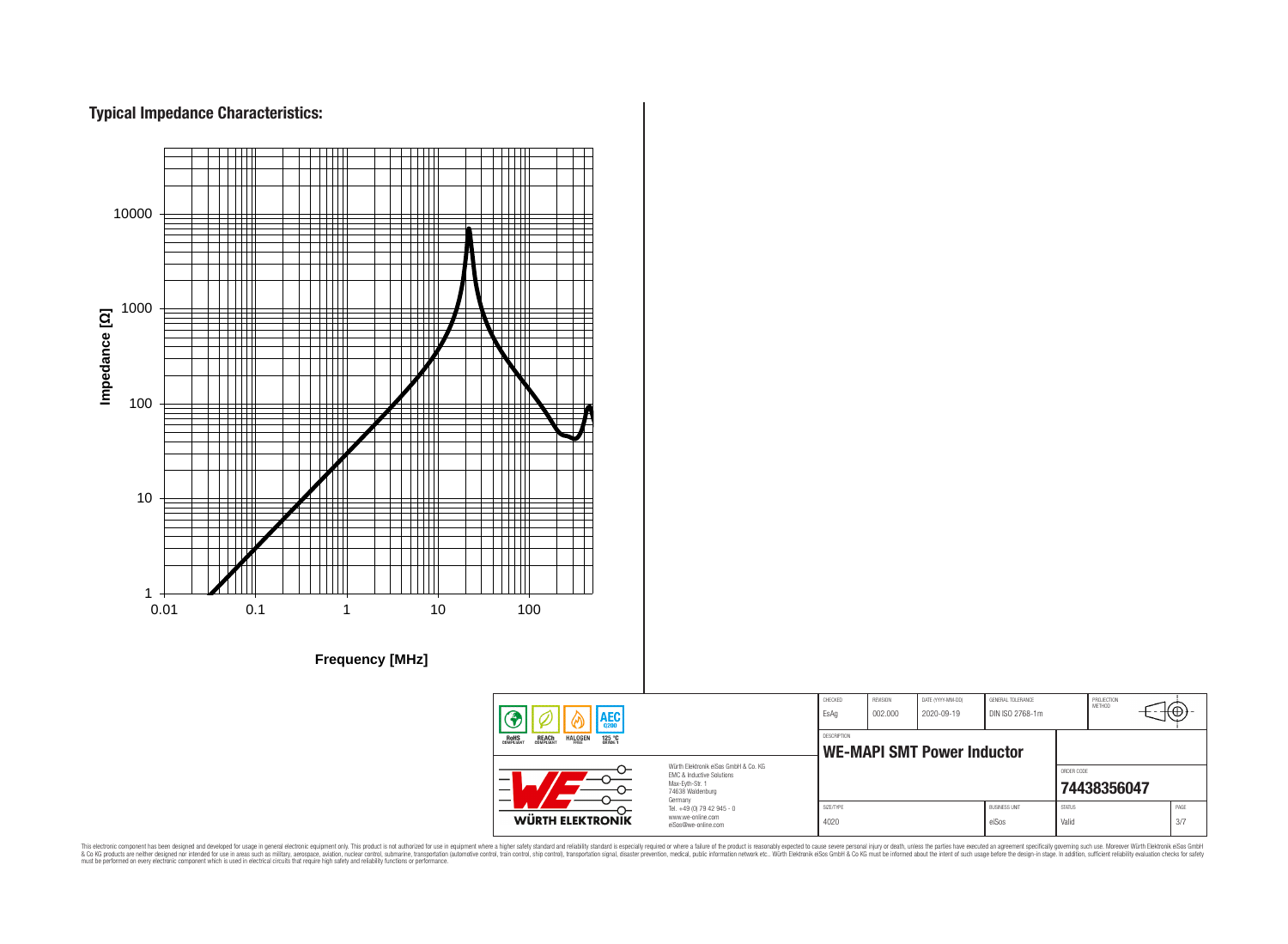## **Packaging Specification - Tape and Reel: [mm]**

## **Packaging Specification - Reel: [mm]**



This electronic component has been designed and developed for usage in general electronic equipment only. This product is not authorized for subserved requipment where a higher selection equipment where a higher selection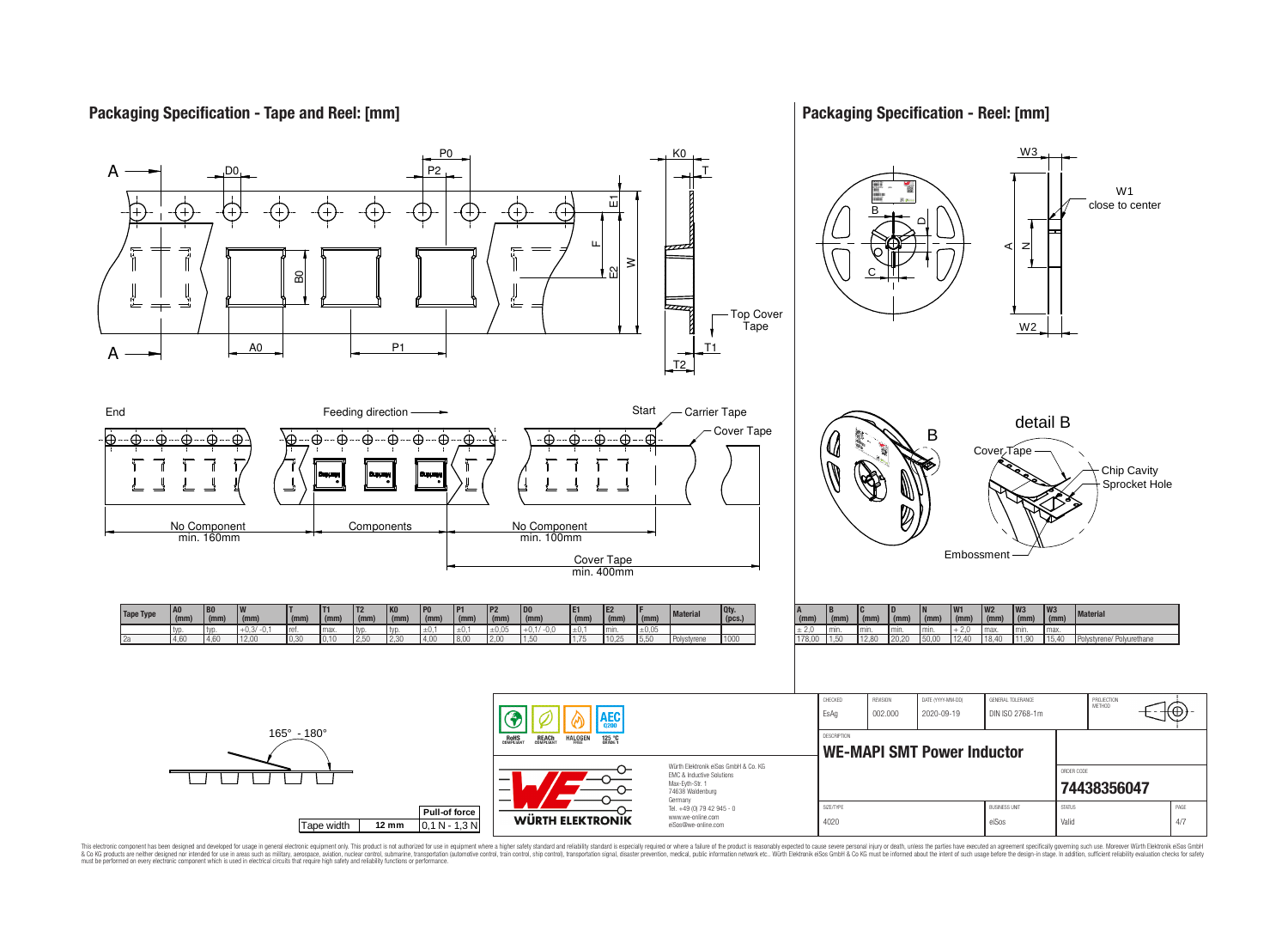# **Classification Reflow Profile for SMT components:**



# **Classification Reflow Soldering Profile:**

| <b>Profile Feature</b>                             |                    | <b>Value</b>                     |
|----------------------------------------------------|--------------------|----------------------------------|
| <b>Preheat Temperature Min</b>                     | <sup>I</sup> s min | 150 °C                           |
| <b>Preheat Temperature Max</b>                     | <sup>I</sup> s max | 200 °C                           |
| Preheat Time $t_s$ from $T_{s min}$ to $T_{s max}$ | $t_{\rm s}$        | $60 - 120$ seconds               |
| Ramp-up Rate $(T_1$ to $T_p$ )                     |                    | 3 °C/ second max.                |
| <b>Liquidous Temperature</b>                       | Ь.                 | 217 °C                           |
| Time $t_i$ maintained above $T_i$                  | կ                  | $60 - 150$ seconds               |
| Peak package body temperature                      | l n                | $T_p \leq T_c$ , see Table below |
| Time within 5°C of actual peak<br>temperature      | $t_{p}$            | $20 - 30$ seconds                |
| Ramp-down Rate $(T_p$ to $T_1$ )                   |                    | $6^{\circ}$ C/ second max.       |
| Time 25°C to peak temperature                      |                    | 8 minutes max.                   |

refer to IPC/ JEDEC J-STD-020E

Make sure that you use the correct thickness of solder paste to avoid an insufficient soldering result. We recommend 100µm solder paste as a reference.

# **Package Classification Reflow Temperature (T<sup>c</sup> ):**

| <b>Properties</b>                                                    | Volume mm <sup>3</sup><br>< 350 | Volume mm <sup>3</sup><br>350-2000 | Volume mm <sup>3</sup><br>>2000 |
|----------------------------------------------------------------------|---------------------------------|------------------------------------|---------------------------------|
| <b>PB-Free Assembly   Package Thickness  </b><br>$< 1.6$ mm          | 260 °C                          | 260 °C                             | 260 °C                          |
| <b>PB-Free Assembly   Package Thickness  </b><br>$1.6$ mm $- 2.5$ mm | 260 °C                          | 250 °C                             | 245 °C                          |
| <b>PB-Free Assembly   Package Thickness  </b><br>$\geq$ 2.5 mm       | 250 °C                          | 245 °C                             | 245 °C                          |

refer to IPC/ JEDEC J-STD-020E

| AEC                                                                                   |                                                                                                                     | CHECKED<br>EsAg                                         | <b>REVISION</b><br>002.000 | DATE (YYYY-MM-DD)<br>2020-09-19 | GENERAL TOLERANCE<br>DIN ISO 2768-1m |                        | PROJECTION<br>METHOD | ᠊᠊᠊ᡈ        |
|---------------------------------------------------------------------------------------|---------------------------------------------------------------------------------------------------------------------|---------------------------------------------------------|----------------------------|---------------------------------|--------------------------------------|------------------------|----------------------|-------------|
| ROHS<br>COMPLIANT<br><b>REACH</b><br>COMPLIANT<br><b>HALOGEN</b><br>125 °C<br>GRADE 1 |                                                                                                                     | <b>DESCRIPTION</b><br><b>WE-MAPI SMT Power Inductor</b> |                            |                                 |                                      |                        |                      |             |
|                                                                                       | Würth Flektronik eiSos GmbH & Co. KG<br>EMC & Inductive Solutions<br>Max-Eyth-Str. 1<br>74638 Waldenburg<br>Germany |                                                         |                            |                                 |                                      | ORDER CODE             | 74438356047          |             |
| WÜRTH ELEKTRONIK                                                                      | Tel. +49 (0) 79 42 945 - 0<br>www.we-online.com<br>eiSos@we-online.com                                              | SIZE/TYPE<br>4020                                       |                            |                                 | <b>BLISINESS LINIT</b><br>eiSos      | <b>STATUS</b><br>Valid |                      | PAGE<br>5/7 |

This electronic component has been designed and developed for usage in general electronic equipment only. This product is not authorized for subserved requipment where a higher selection equipment where a higher selection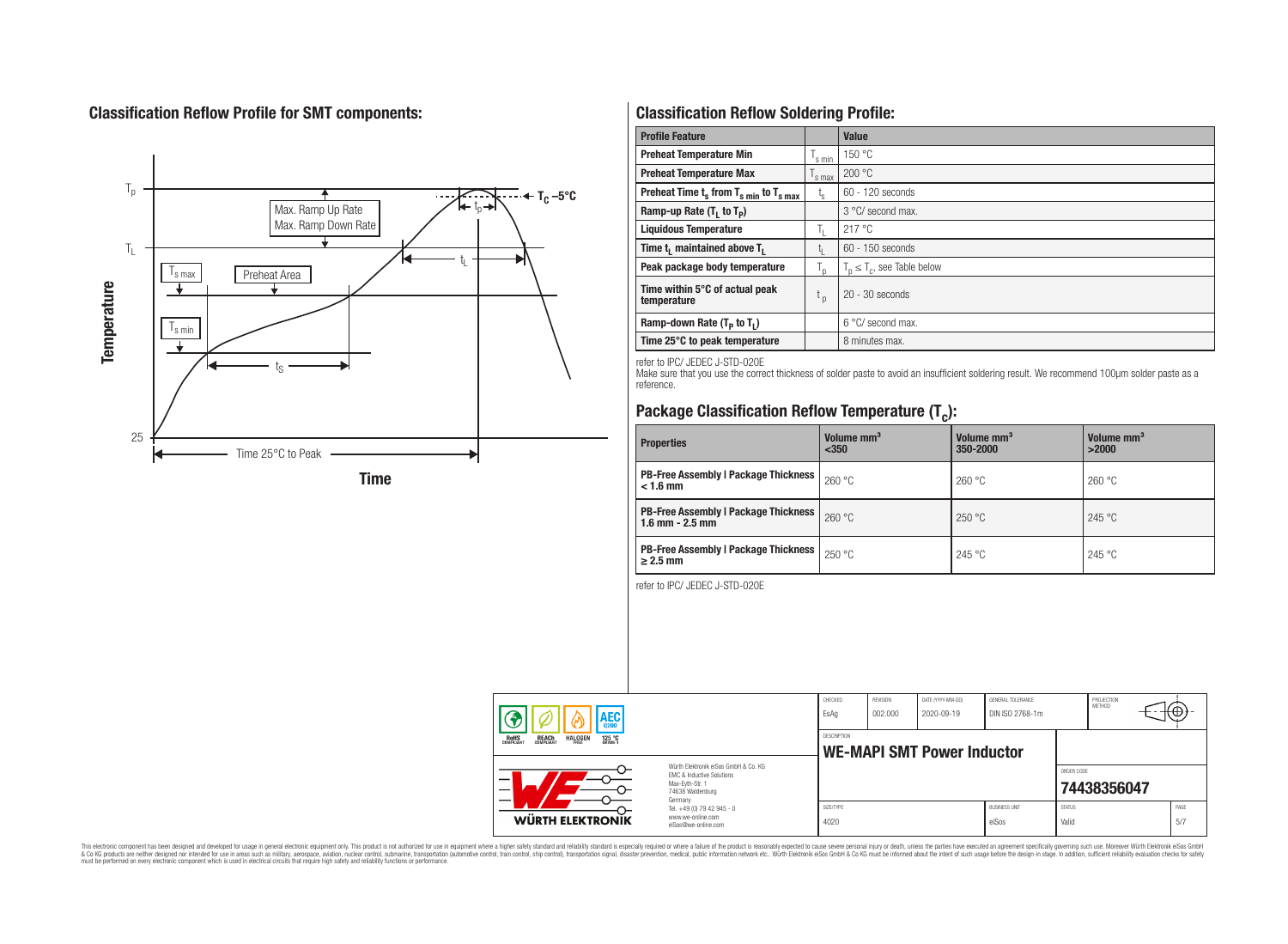# **Cautions and Warnings:**

## **The following conditions apply to all goods within the product series of WE-MAPI of Würth Elektronik eiSos GmbH & Co. KG:**

#### **General:**

- This electronic component was designed and manufactured for use in general electronic equipment.
- Würth Elektronik must be asked for written approval (following the PPAP procedure) before incorporating the components into any equipment in fields such as military, aerospace, aviation, nuclear control, submarine, transportation (automotive control, train control, ship control), transportation signal, disaster prevention, medical, public information network, etc. where higher safety and reliability are especially required and/or if there is the possibility of direct damage or human injury.
- Electronic components that will be used in safety-critical or high-reliability applications, should be pre-evaluated by the customer.
- The component is designed and manufactured to be used within the datasheet specified values. If the usage and operation conditions specified in the datasheet are not met, the wire insulation may be damaged or dissolved.
- Do not drop or impact the components, the component may be damaged.
- Würth Elektronik products are qualified according to international standards, which are listed in each product reliability report. Würth Elektronik does not guarantee any customer qualified product characteristics beyond Würth Elektroniks' specifications, for its validity and sustainability over time.
- The customer is responsible for the functionality of their own products. All technical specifications for standard products also apply to customer specific products.

#### **Product specific:**

#### **Soldering:**

- The solder profile must comply with the technical product specifications. All other profiles will void the warranty.
- All other soldering methods are at the customers' own risk.
- To improve the solderability of bottom termination components please refer to appnote ANP036 on our homepage.
- Make sure that you use the correct thickness of solder paste to avoid an insufficient soldering result. We recommend 100µm solder paste as a reference.

#### **Cleaning and Washing:**

• Washing agents used during the production to clean the customer application may damage or change the characteristics of the wire insulation, marking or plating. Washing agents may have a negative effect on the long-term functionality of the product.

#### **Potting:**

• If the product is potted in the costumer application, the potting material may shrink or expand during and after hardening. Shrinking could lead to an incomplete seal, allowing contaminants into the core. Expansion could damage the components. We recommend a manual inspection after potting to avoid these effects.

#### **Storage Conditions:**

- A storage of Würth Electronik products for longer than 12 months is not recommended. Within other effects, the terminals may suffer degradation, resulting in bad solderability. Therefore, all products shall be used within the period of 12 months based on the day of shipment.
- Do not expose the components to direct sunlight.
- The storage conditions in the original packaging are defined according to DIN EN 61760-2.
- The storage conditions stated in the original packaging apply to the storage time and not to the transportation time of the components.

#### **Handling:**

- Violation of the technical product specifications such as exceeding the nominal rated current will void the warranty.
- Applying currents with audio-frequency signals may result in audible noise due to the magnetostrictive material properties.
- The temperature rise of the component must be taken into consideration. The operating temperature is comprised of ambient temperature and temperature rise of the component.The operating temperature of the component shall not exceed the maximum temperature specified.

These cautions and warnings comply with the state of the scientific and technical knowledge and are believed to be accurate and reliable. However, no responsibility is assumed for inaccuracies or incompleteness.

| AEC                                                                                          |                                                                                                                                                                                               | CHECKED<br>EsAq                                         | <b>REVISION</b><br>002.000 | DATE (YYYY-MM-DD)<br>2020-09-19 | GENERAL TOLERANCE<br>DIN ISO 2768-1m |                        | PROJECTION<br>METHOD |             |
|----------------------------------------------------------------------------------------------|-----------------------------------------------------------------------------------------------------------------------------------------------------------------------------------------------|---------------------------------------------------------|----------------------------|---------------------------------|--------------------------------------|------------------------|----------------------|-------------|
| <b>ROHS</b><br>COMPLIANT<br><b>REACH</b><br>COMPLIANT<br><b>HALOGEN</b><br>125 °C<br>Grade 1 |                                                                                                                                                                                               | <b>DESCRIPTION</b><br><b>WE-MAPI SMT Power Inductor</b> |                            |                                 |                                      |                        |                      |             |
|                                                                                              | Würth Flektronik eiSos GmbH & Co. KG<br>FMC & Inductive Solutions<br>Max-Eyth-Str. 1<br>74638 Waldenburg<br>Germany<br>Tel. +49 (0) 79 42 945 - 0<br>www.we-online.com<br>eiSos@we-online.com |                                                         |                            |                                 |                                      | ORDER CODE             | 74438356047          |             |
| WÜRTH ELEKTRONIK                                                                             |                                                                                                                                                                                               | SIZE/TYPE<br>4020                                       |                            |                                 | <b>BUSINESS UNIT</b><br>eiSos        | <b>STATUS</b><br>Valid |                      | PAGE<br>6/7 |

This electronic component has been designed and developed for usage in general electronic equipment only. This product is not authorized for use in equipment where a higher safety standard and reliability standard si espec & Ook product a label and the membed of the seasuch as marked and as which such a membed and the such assume that income in the seasuch and the simulation and the such assume that include to the such a membed and the such